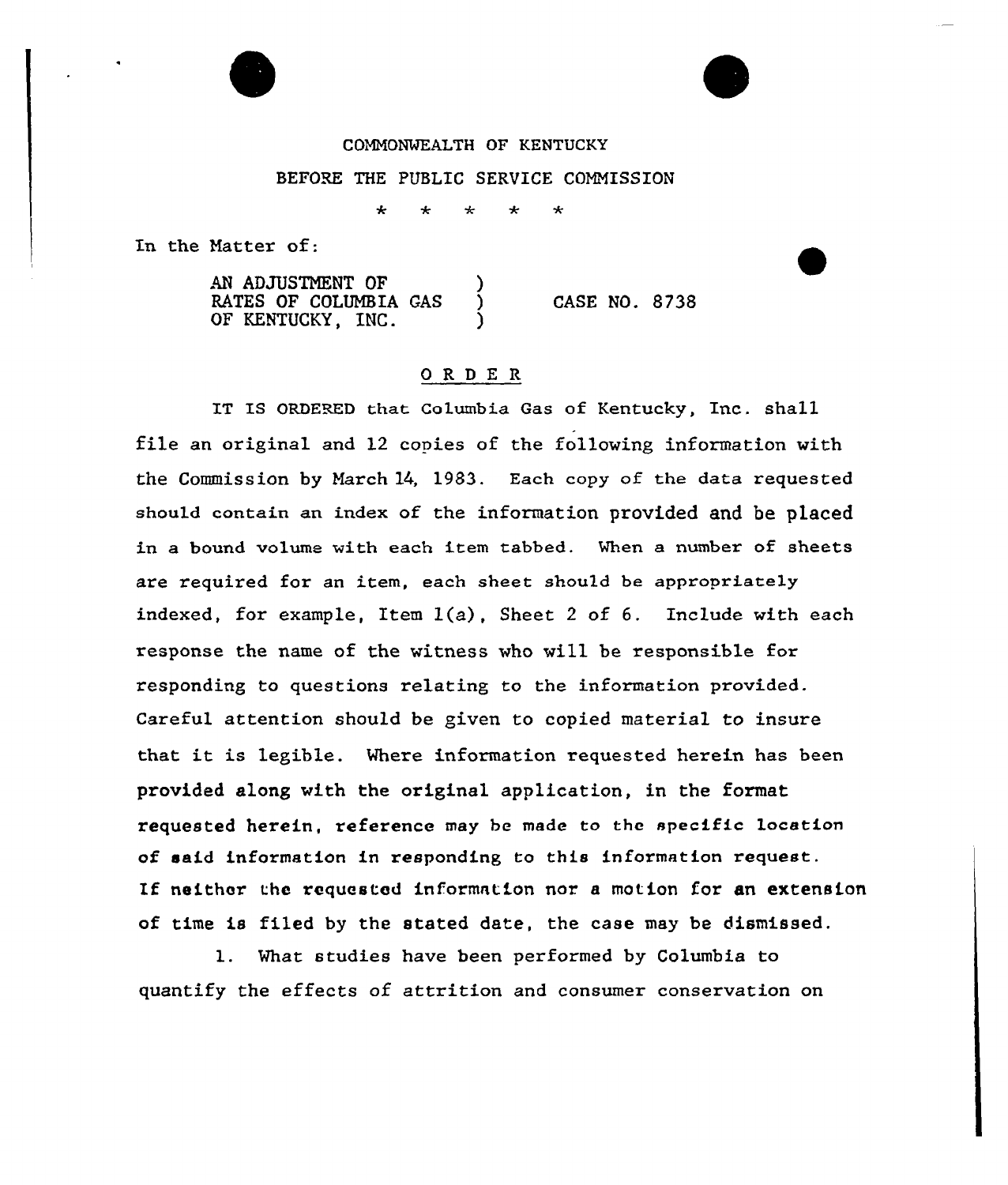

 $\bar{d}$ 

Columbia's rate base, capital, operating revenues and operating expenses? Pxovide a copy of studies or reports performed and a brief summary stating the positive and negative effects on Columbia's operations specifically stated above.

2. What operating efficiencies oz measures has Columbia instigated in the past year to reduce costs? Has the annualized expense change of these measures been incorporated in test period operations? What is the dollar amount included in the test period attributable to these efficiencies?

3. What studies has Columbia performed to arrive at its conclusion that <sup>5</sup> percent of its residential customers will replace old furnaces with new ones that are 1Q percent more efficient? Provide copies of these studies with an explanation of all assumptions and variables used.

What was the basis for Columbia's assumption that  $4.$ Columbia's commercial customers' efforts to conserve would be offset by their potential growth? Provide copies of any forecasts or studies performed.

5. What was the gross investment in plant in service, operating revenues and operating expenses per customer for the test period and the preceding 5 years in constant dollars using 1972 as the base year? Calendar years are acceptable for the preceding 5-year period.

6. Provide the computations or forecasts and any underlying assumptions used to determine the projected volumes of purchased gas for the 12 months ending December 31, 1983.

 $-2$  -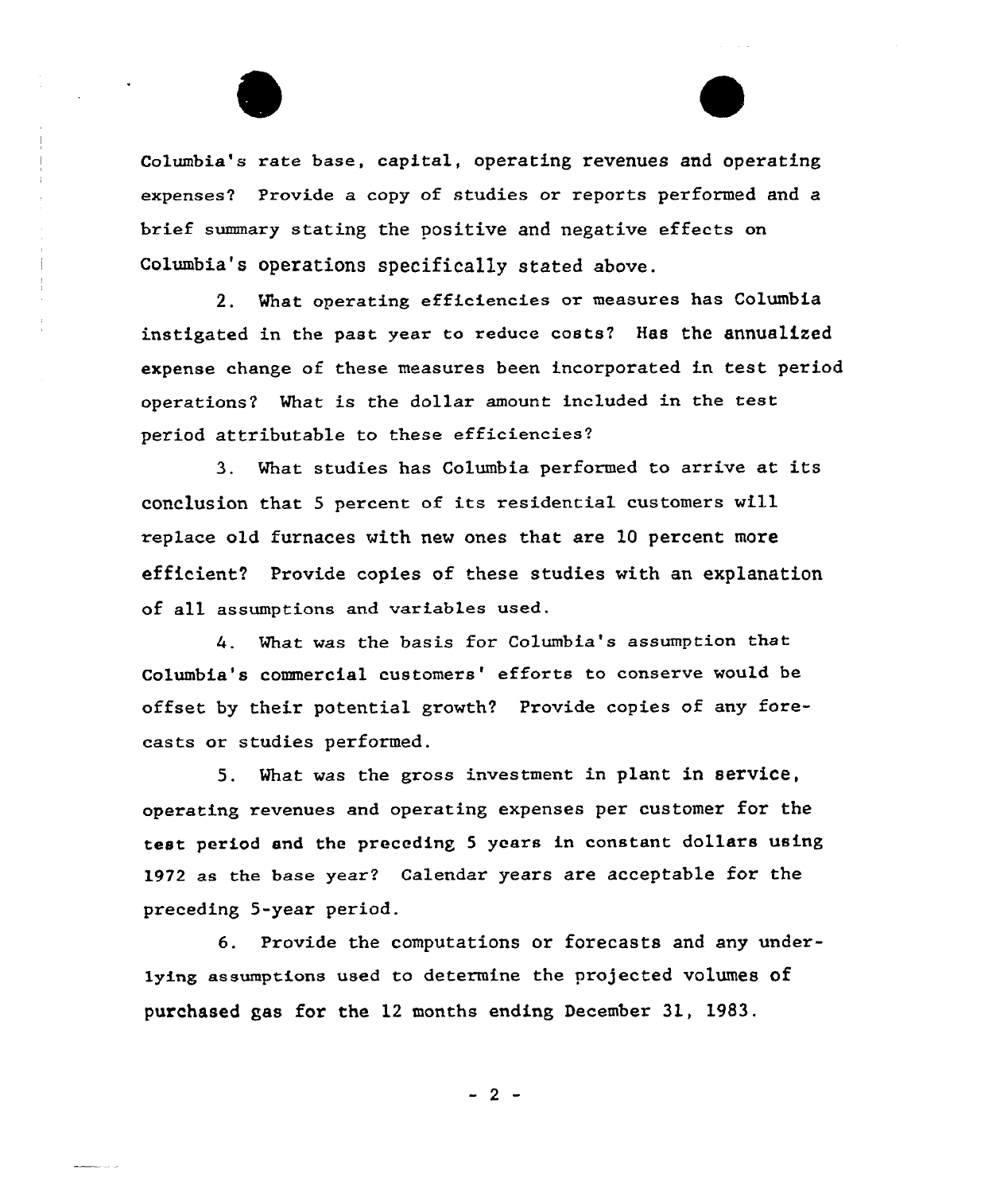7. What is the criteria used by Columbia to determine the amount of wage increases to be given to its management and other non-union employees? Provide a copy of the guidelines.

8. Has Columbia experienced any difficulty in attracting and/or retaining qualified employees at its current compensation levels (including salaries, wages, fringe benefits, etc.). Describe any difficulties experienced.

9. Do all employees of Columbia receive the same benefit package? Provide a detailed explanation of benefits in general and any areas where there is a material difference in the benefits received by any employee or group of employees.

10. Provide copies of any labor contracts entered into by Columbia. When will the contract expire and/or be renegotiated'?

11. Are the labor contracts negotiated by Columbia's parent or locally by Columbia? If negotiated by the parent, what input does Columbia have into these negotiations?

12. What is the percentage of employee benefits for all employees to total wages for the test period and the previous <sup>5</sup> years?

13. How does Columbia determine the amounts to be capitalized on payroll taxes and employee benefits?

14. What vas the percentage of net charge-offs to revenues for the previous 3 years and the test period? How was the ratio for uncollectibles determined?

15. What percentage of Columbia's purchased gas during the test period is unaccounted for, excluding company used gas2

 $-3 -$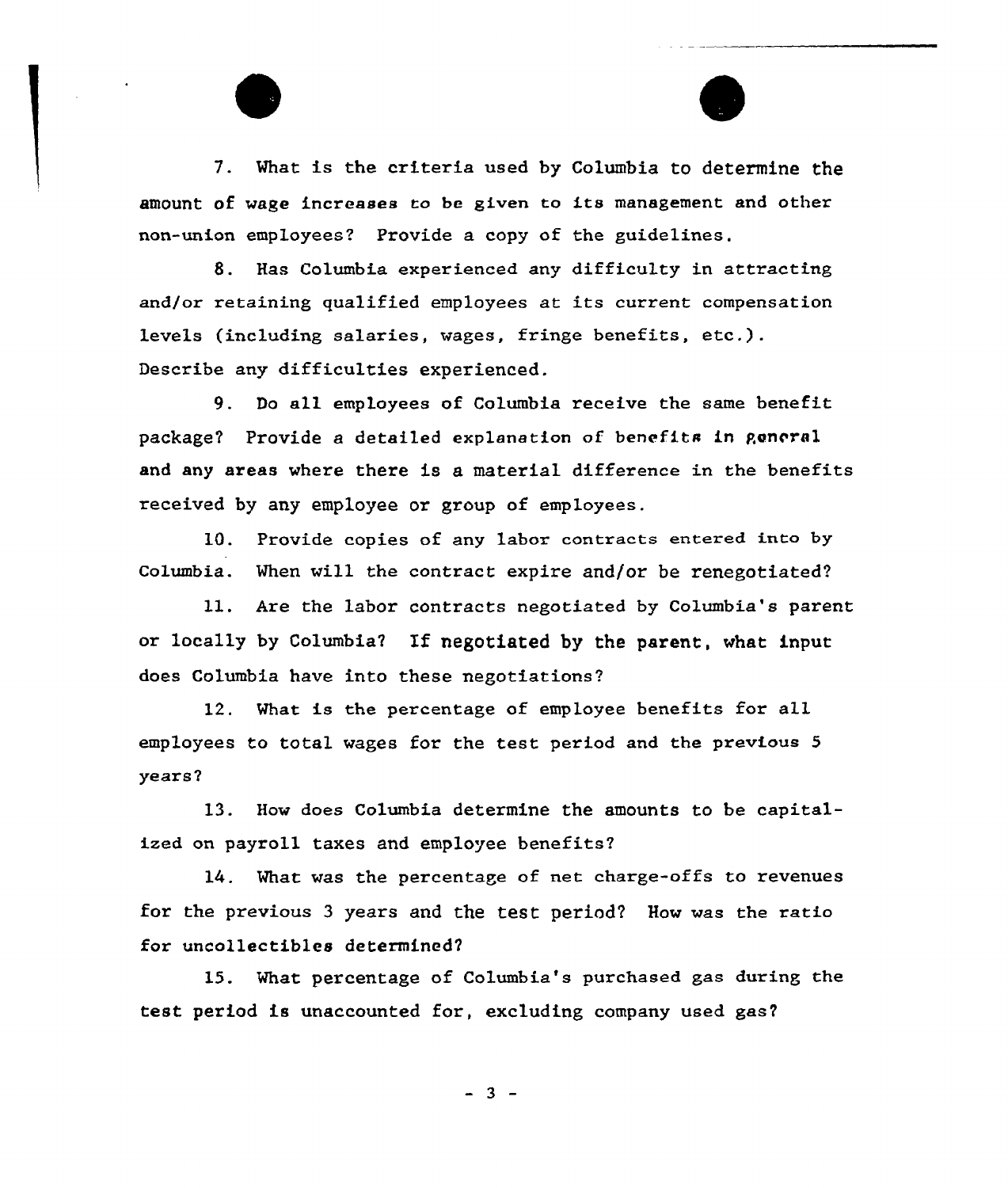16. Has Columbia increased its end of period depreciation reserve to reflect the inclusion of its pro forma adjustments to depreciation expense?

17. Provide a detaiLed expLanation of why Account 925, In]uries and Damages, is substantially higher in 1977 and 1979 than the other 3 years in the 5-year period 1977 through 1981.

18. Do Columbia's employees share in the cost of any employee benefits such as pension plans, etc.? If yes, what percentage of the total expenditure is borne by Columbia?

19. Is the debt to associated companies shown in Columbia's financial exhibits amounts payable to Columbia's parent corporation? If not, explain to whom payable and the necessity for the borrowings.

20. Explain the reason for eliminating forfeited discounts from revenue received from sources other than the sale of natural gas in your adjusted statement.

21. Provide a breakdown of estimated rate case expenses expected to be incurred in this proceeding. Horeover, provide a breakdown of rate case expenses incurred in connection with Case No. 8281.

22. Provide a detailed explanation of Columbia's reason and the necessity for the repricing of nominated gas supplied under rate schedule WS and aynthetic gas purchases.

23. Provide copies of any take or pay contracts for purchased gas that Columbia has entered into or operated under during the test period and the previous 3 years.

- 4 -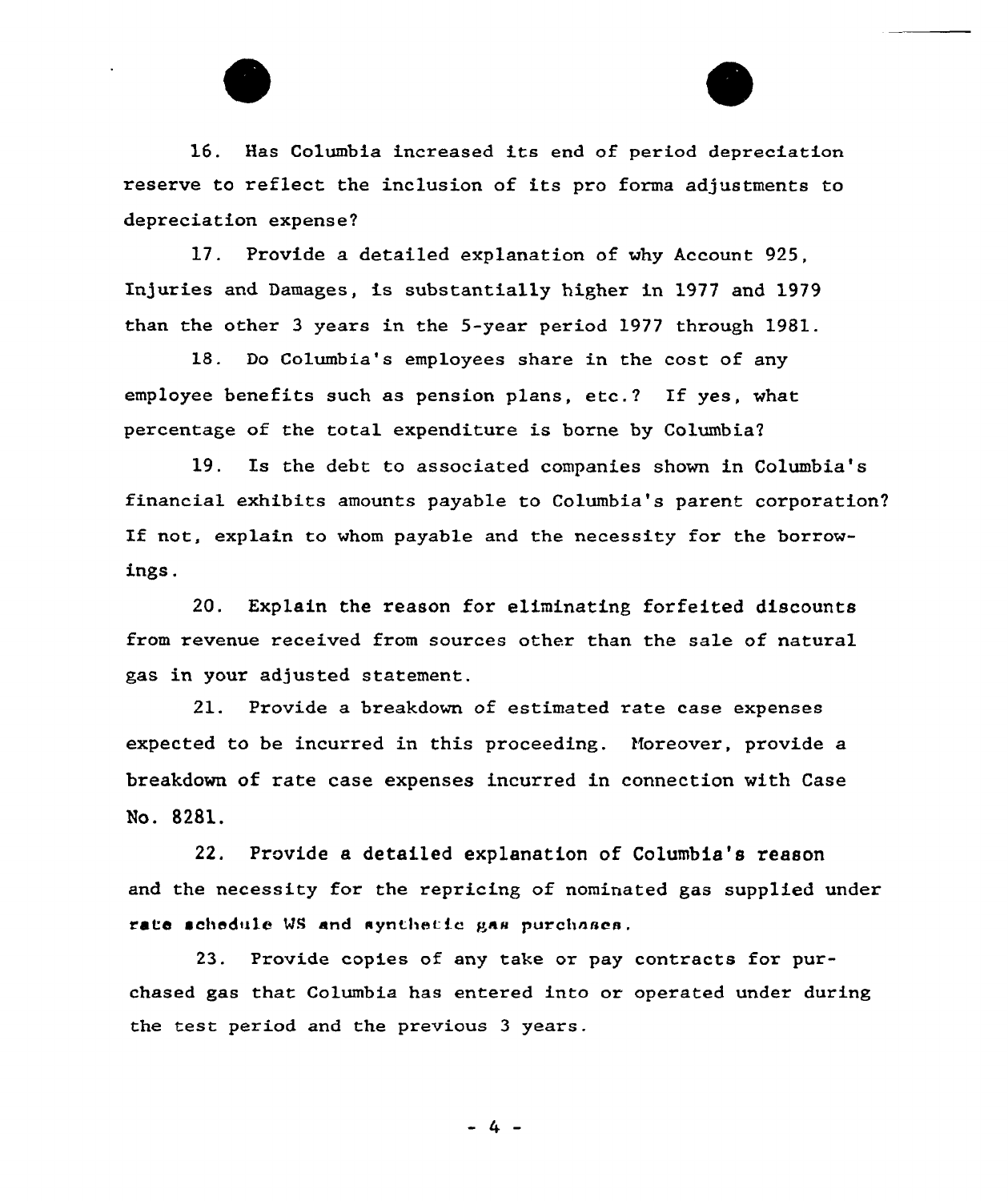24. Have any of these contracts been renegotiated to eliminate take or pay clauses? If not, what efforts are being made to resolve or renegotiate these contracts?

25. Given the projected reduction in gas sales has Columbia made any reduction in the amount of prepaid gas that will be required? Why or why not?

26. What criteria does Columbia use in determining when to accrue an allowance for funds used during construction ("AFUDC")

27. At the end of the test period, what is the balance in CWIP eligible for AFUDC?

28. In Notice Exhibit 2-A, describe how the amount shown for AFUDC was adjusted. Provide the calculations.

29. Provide for each month of the test period the NCF balances in prepaid gas from each of Columbia's suppliers.

30. Under take or pay contract clauses, how many NCF's of purchased gas was Columbia required to purchase that were not used and what expenses were associated with this unused gas? How is this accounted for?

31. Provide the calculations for determining the amount of excess deferred taxes resulting in the change from the 48 percent to the 46 percent federal tax rate.

32. What are Columbia's practices and policies concerning meter reading?

33. Provide the names and addresses (not the company's address) of all members of Columbia of Kentucky's board of directors. If Columbia of Kentucky has no board members, provide the names and addresses of all members of the parent company's board of directors.

 $-5 -$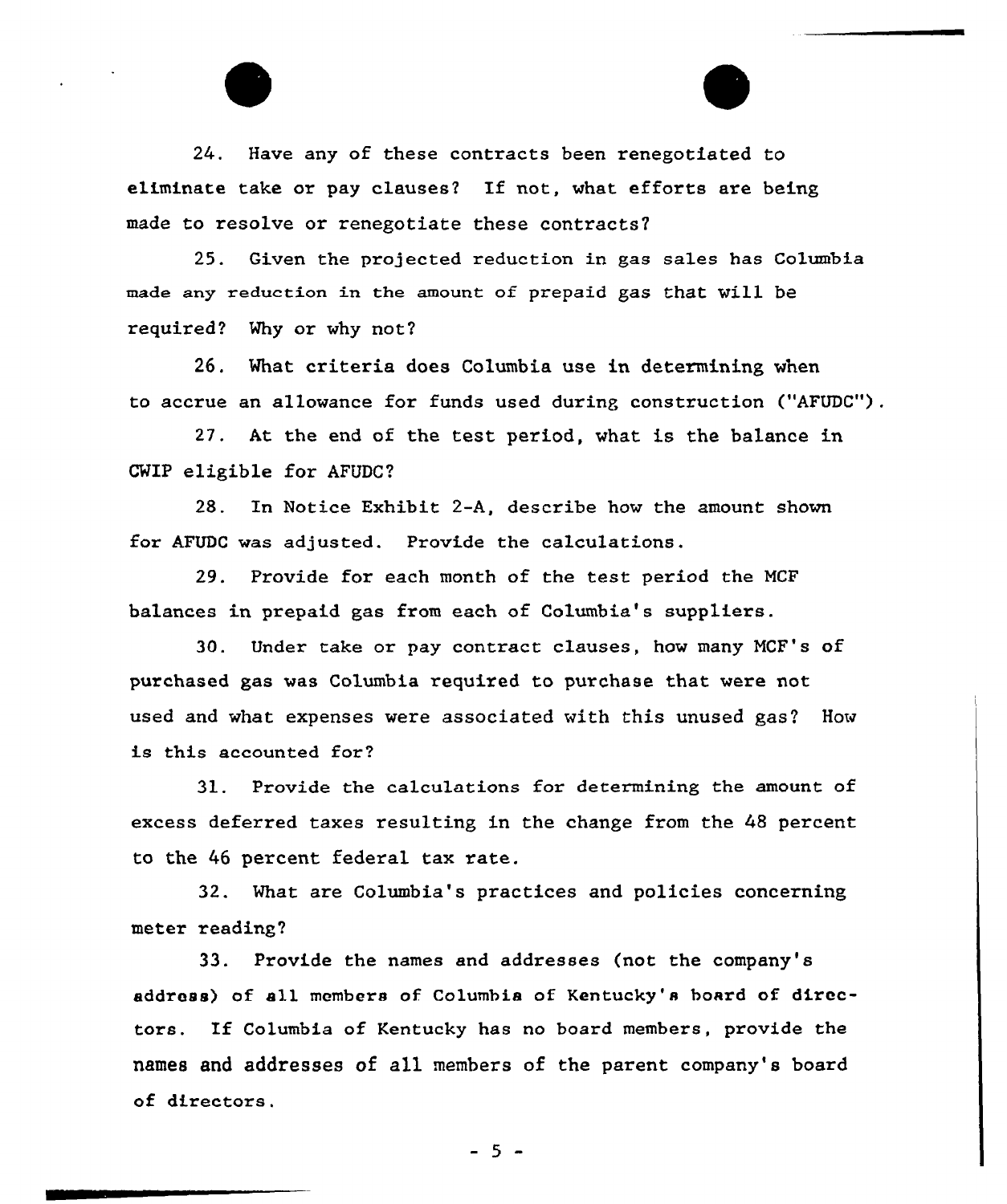34. Describe generally what services are performed by Co1umbia's parent ox another subsidiary of the Columbia system for Columbia and what services are handled locally? For the services provided by the parent indicate when and how the service is billed to Columbia, the method used to bi11 or assign the amounts charged to Columbia, what control Columbia has over the services expensed on Columbia's books,

35. Provide workpapers showing how Columbia Gas System's growth rates were calculated for earnings per share, dividends per share and book value per share on schedule 10, page 1 of Mr. O'Donnell's prefiled testimony.

36. Provide workpapers showing how the nominal interest rate for commercial paper is calculated, on line 1 of the company's response to item 2b of the first staff request.

37. a. Submit updates of Columbia Gas System's financing as of December 31, 1982, to reflect changes in common stock, preferred stock and long and short-term debt since the end of the test year.

b. Submit updates, when avai1able, to reflect changes in Columbia Gas System's financing since December 31, 19S2.

A11 updates for (a) and (b) should be submitted as follows: for common equity, updates should be in the same format as item 4a, page 1 of the initial staff request, For preferred equity, updates should be in the same format as item 3, page <sup>2</sup> of the initial staff request. For long-term debt, updates should be

 $-6-$